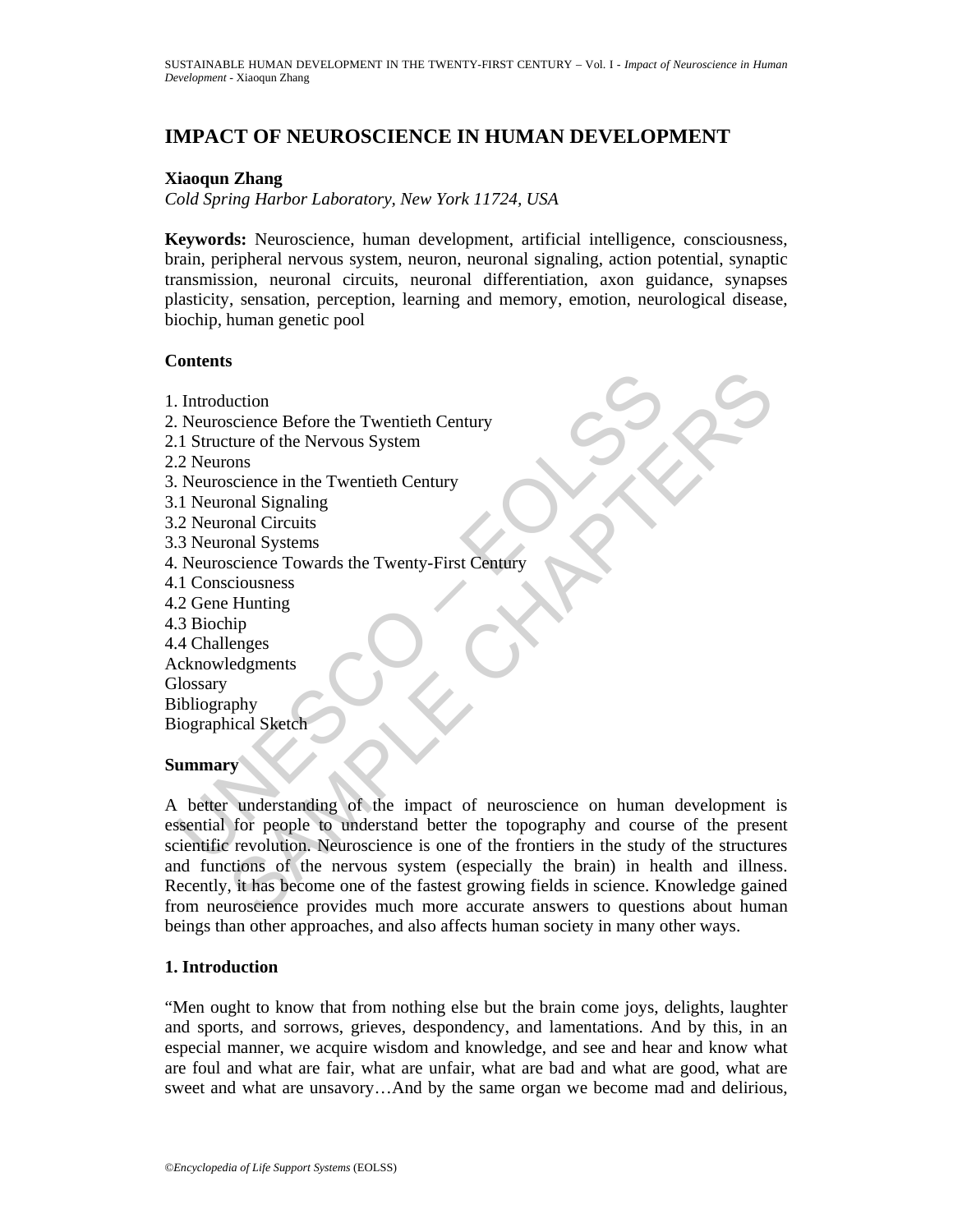and fears and terrors assail us…All these things we endure from the brain when it is not healthy…In these ways I am of the opinion that the brain exercises the greatest power in the man." (Hippocrates, *On the Sacred Disease*, Fourth Century BC).

For thousands of years, people have been asking questions about the human being. How do we perceive the world around us? How do we see, hear and smell? How do we learn from past experience? How do we store and recall information derived from those experiences? How do we determine when to act and what actions to carry out? Why do some things feel good and others hurt? What is the nature of anger and madness? What is consciousness? What is intelligence? What is the seat for the soul? How are those aspects of human lives that most specifically define humanity instantiated in the function of the brain? What are the reasons behind these brain diseases? How can we cure them? These are but some of the questions being asked, and neuroscience is in the frontier of disciplines seeking the answers.

ure them? These are but some of the questions being asked, and neurontier of disciplines seeking the answers.<br>
xcept for satisfying curiosity and the constant hunger for kno<br>
gnificant role of neuroscience lies in its cont m? These are but some of the questions being asked, and neuroscience is in th<br>of disciplines secking the answers.<br>
for satisfying curiosity and the constant hunger for knowledge, a more of electroscience lies in its contri Except for satisfying curiosity and the constant hunger for knowledge, a more significant role of neuroscience lies in its contributions to human development. A general goal for human development is to enhance the quality of life. The concept of "quality of life" is determined by a set of many interrelated factors that cut across many disciplines with varied perspectives and paradigms. As discussed in the theme article for this section (see chapter *Sustainable Human Development in the Twenty First Century: An Evolutionary Perspective*), these factors include the prevailing culture, health status, economic performance, political and social conditions, building of human capacity and capabilities, and institutional development, among others. People expect to live longer, healthier and more productive lives. They should be able to enjoy good health, have access to knowledge and educational opportunities, and be treated with respect, in a socially equitable and dignified manner.

Discovering the truth about the human being itself is one of the essential issues for that purpose. In the twentieth century, biomedical research has been established as one of the major forces that are pushing human development forward. Advances in medical science have greatly improved survival and health status around the world. People are expecting to live much longer than before. According to WHO statistics for 1999, while the world's population grows at an annual rate of 1.7%, the population aged over 65 increases by 2.5% per year. The fastest growing populations in most countries of the world are those of the oldest old. Now, too much attention should perhaps not be paid to causes of death at the oldest ages, but rather to the fact that there is an urgent need to improve the disability-adjusted life years (DALY) for the population. The DALY has brought a critical reality to light, and has shown that psychiatric disorders and neurological diseases are amongst the most important contributors to the global burden of the diseases, and a great danger for the quality of life. For the younger generations, mental retardation, and numerous neuronal and psychiatric diseases, are even more damaging.

At present, discoveries from the neuroscience field not only benefit the biomedical field, but also affect the whole of human society in many other different ways. For example, the development of neural network computer programs was stimulated by basic neuroscience research on neuronal assembly. This brought about a technological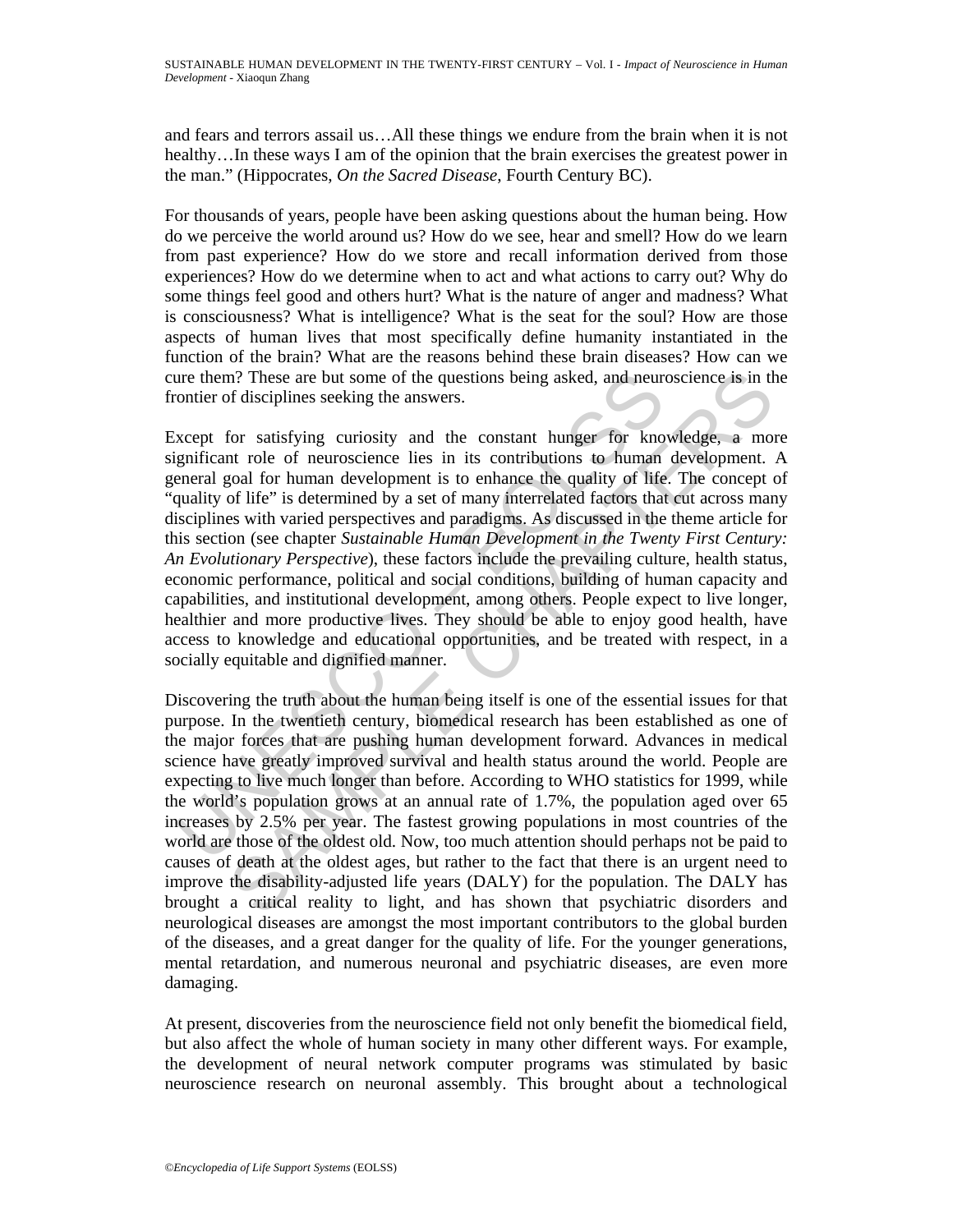revolution. Combined with the increasing computing powers of modern computers, neural networks have been used in the fields of banking, pattern recognition, speech recognition, industries, and national defense, among others. Furthermore, those systems of artificial intelligence keep absorbing and building upon new findings from basic research in neuroscience.

The twenty-first century will be a high-tech overwhelmed century. It is an open question as to what destination the marriage of technology and neuroscience will lead human society. Scientists are now able to create smarter mice by manipulating a certain DNA sequence code for a protein subunit called NR2B, that makes part of NMDA receptors. By mating homozygous smarter mice, Tsien's group (Tang et al. 1999) has been able to produce generations of smarter mice, able to show improved intelligence in several tests. An interesting fact is that the DNA sequence of the mouse gene manipulated in these studies is 98% identical to that of humans, suggesting that if altered in humans, it might make them more intelligent. Human civilizations are based on the extraordinary power of human intelligence. If there is a way to enhance intelligence, then it may not be surprising to see a change in the evolution of human societies. Therefore, scientific findings from research groups such as that of Tsien might have lasting effects on human development.

sts. An interesting fact is that the DNA sequence of the mouse gen<br>sese studies is 98% identical to that of humans, suggesting that if alte<br>uight make them more intelligent. Human civilizations are based on<br>over of human i interesting fact is that the DNA sequence of the mouse gene manipulated ides is 98% identical to that of humans, suggesting that if altered in humans, suggesting that if altered in human intelligence. If there is a way to Little by little, discoveries in the neuroscience field allow people to go further and further in understanding the workings of the brain—mind and consciousness. Can we be sure that the mind will survive explanation—that just as a rose's perfume, even when its molecular structure is deduced, it will still smell as sweet? Instead of going forward blindly, people are trying to understand better the topography and course of the symbolic cultural revolution in order to reduce its negative externalities, introduce purpose, and be able to plan for better human development in the twenty-first century.

The remainder of this article describes how neuroscience has established its position as a contributor to human knowledge, and discusses the impact it has had in the past, and may have in the future, upon the development of human individuals as well as upon the development of the whole of human society.

## **2. Neuroscience Before the Twentieth Century**

Before the twentieth century, most of the knowledge about neuroscience was not firmly established. For example, fundamental questions were repeatedly raised about the seat of the soul, the way we perceive the world around us, the reason for our seeing, hearing and smell, the mechanism for learning from past experience, and for storing and recalling information derived from those experiences, and the way that we determine when to act and what actions to carry out. All kinds of answers were given and believed in for a long time, based on culture, and without scientific foundation. However, some key discoveries made before the twentieth century became the foundations for the development of modern neuroscience. For example, it was already considered that the brain is the seat for the soul. It had also been established that different structures in the brain were responsible for the sensations and movements of the body, as well as for learning and memory. Furthermore, the basic unit of the nervous system, the neuron, was discovered and studied before the twentieth century.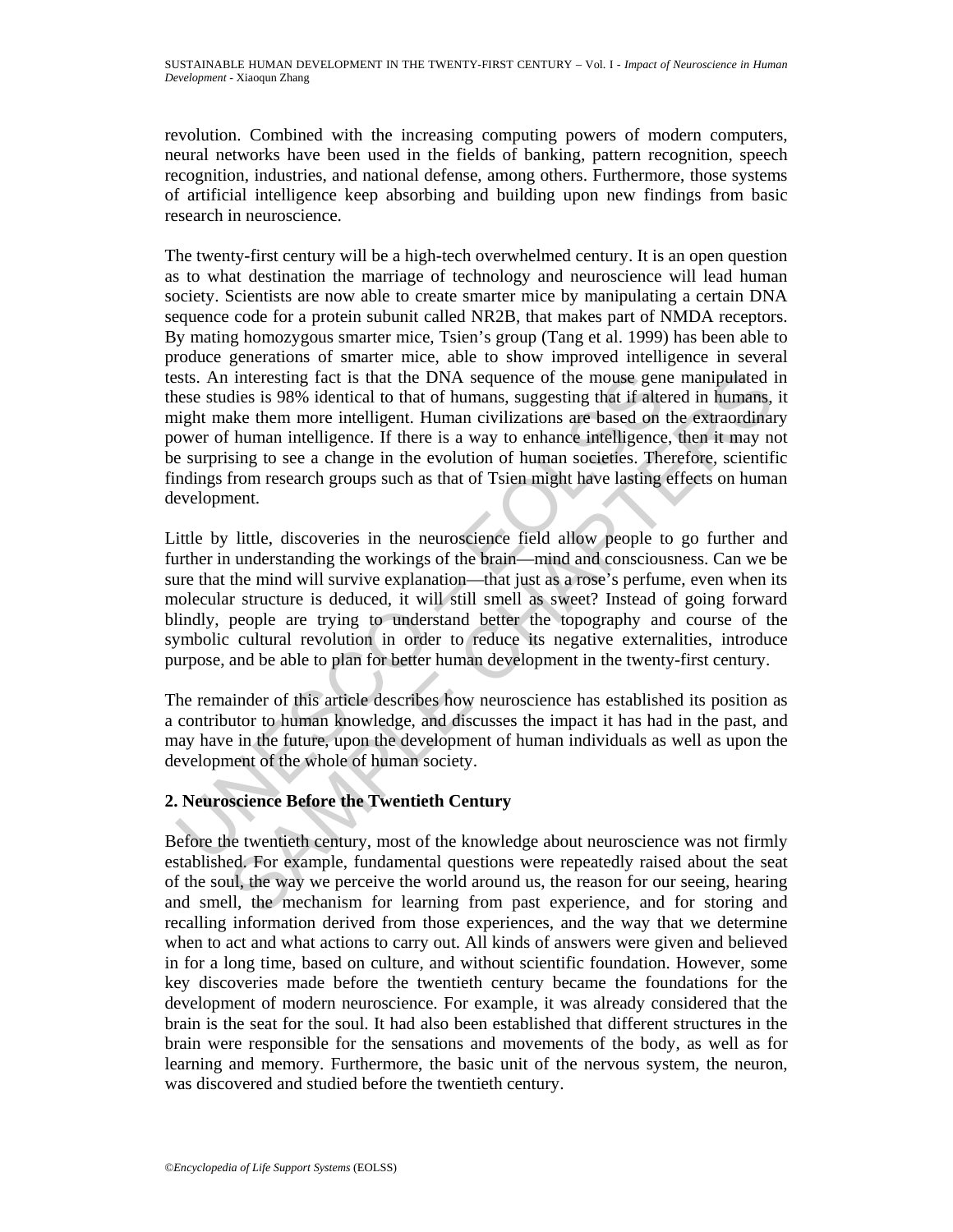## **2.1 Structure of the Nervous System**

As early as the fourth century BC, the father of the Western medicine, Hippocrates, had already stated his belief that the brain not only was involved in sensation, but was also the seat of intelligence. During the time of the Roman Empire, a Greek physician and writer, Galen, through animal dissections, tried to deduce function from the structure of the brain. From his observations, Galen concluded that the cerebrum must be the recipient of sensations, and the cerebellum must command the muscles, and that to form memories, sensations must be imprinted onto the brain. Through observations of patients who had brain injury, and the study of dissected animals, the basic structure of the nervous system had been intensively studied before the twentieth century.

The nervous system of all mammals has two divisions: the central nervous system and the peripheral nervous system. The central nervous system consists of the parts of the nervous system that are encased in bone: the brain and the spinal cord. The brain lies entirely inside the skull. A side view of the brain reveals three parts: the cerebrum, the cerebellum, and the brain stem.

The cerebrum is the largest part of the brain. It is split down into two cerebral hemispheres by a sagittal fissure. In general, the right cerebral hemisphere receives sensations from, and controls movements of, the left side of the body, while the left side of the cerebral hemisphere is concerned with sensations and movements on the right side of the body.

The cerebellum is primarily a movement control center having extensive connections with the cerebrum and the spinal cord. In contrast to the cerebral hemispheres, the left cerebellar hemisphere is concerned with movements of the left side of the body, and the right cerebellar hemisphere is concerned with movements of the right side of the body.

the nervous system of all mammals has two divisions: the central nervous system that are peripheral nervous system. The central nervous system consists of the principle prefixed in bone: the brain and the spinal correlatio ous system of all mammals has two divisions: the central nervous system an the system and rervous system. The central nervous system consists of the parts of the parts of the parts of the parts of the parts of the parts of The brain stem is a complex nexus of fibers and cells that in part serve to relay information from the cerebrum to the spinal cord and cerebellum, and vice versa. The brain stem is the site where vital functions are regulated, such as breathing, consciousness, and the control of the body temperature. Damage to the brain stem usually means rapid death.

The spinal cord is encased in the bony vertebral column and is attached to the brain stem. The spinal cord is the major conduit of information from the skin, joints, and muscles of the body to the brain, and vice versa. A transection of the spinal cord results in anesthesia in the skin and paralysis of the muscles in parts of the body caudal to the cut.

The peripheral nervous system (PNS) has two parts: the somatic PNS and the visceral PNS. All the spinal nerves that innervate the skin, the joints, and the muscles that are under voluntary control, are parts of the somatic PNS. The visceral PNS, which is also called the involuntary, vegetative, or autonomic nervous system, consists of the neurons that innervate the internal organs, blood vessels, and glands. Visceral sensory axons bring information about the visceral function to the CNS, such as the pressure and oxygen content of the blood in the arteries. Visceral motor fibers command the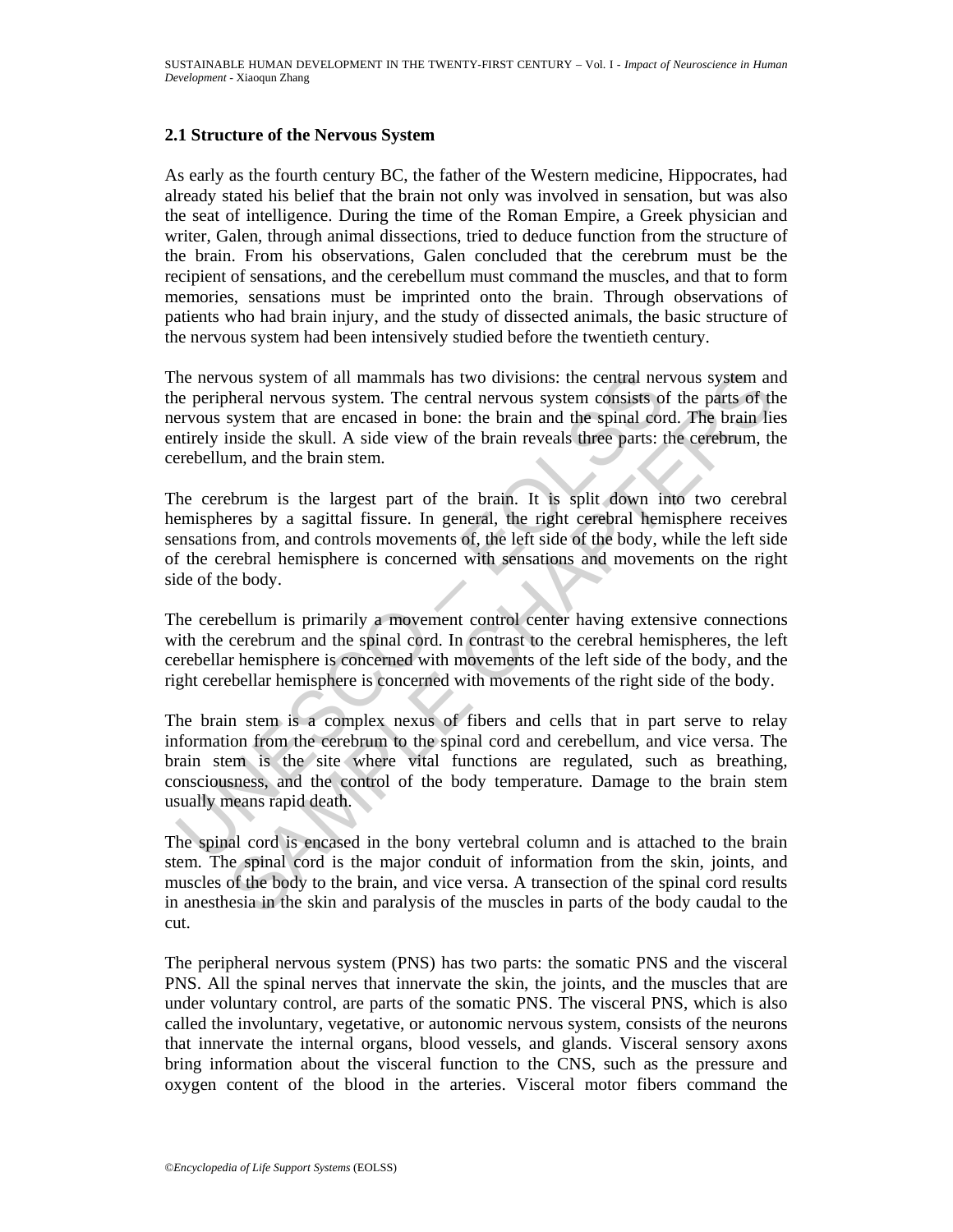contraction and relaxation of muscles that form the walls of the intestines and the blood vessels, the rate of the cardiac muscle contraction, and the secretory function of various glands.

## **2.2 Neurons**

As an organ, the brain consists of cells—neurons and glia. The special functions of the cells and how they interact specify the functions of the brain.

Early in the nineteenth century, the compound microscope and the development of methods to slice organs and fix tissues spawned a field called histology. This led to the study of the brain by using the microscope. "The gain in brain is mainly in the stain." Nissl stain allows the neurologist to distinguish neurons and glia from one another, and to study the arrangement, or cytoarchitecture, of neurons in different parts of the brain. The study of cytoarchitecture led to the realization that each region performs a different function. Golgi stain shows that neurons have at least two distinguishable parts: a central region that contains the cell nucleus, and numerous thin tubes that radiate away from the central region.

issl stain allows the neurologist to distinguish neurons and glia from<br>study the arrangement, or cytoarchitecture, of neurons in different p<br>the study of cytoarchitecture led to the realization that each region per<br>increas in allows the neurologist to distinguish neurons and glia from one another, and<br>the arrangement, or cytoarchitecture lof neurons in different parts of the brain<br>y of cytoarchitecture led to the realization that each regio Using Golgi stain, Ramony Cajal was able to observe that neurons, in fact, are discrete cells, bounded by membranes, and inferred that nerve cells communicate with one another only at specialized points of appositions, contacts that Charles Sherrington was later to call synapses. Ramony Cajal also showed an uncanny ability to infer from static images remarkable functional insights into the dynamic properties of neurons. One of his most profound insights, gained in this way, was the "principles of dynamic polarization." According to this principle, electrical signaling within neurons is unidirectional: the signals propagate from the receiving pole of the neuron—the dendrites and the cell body—to the axon, and then, along the axon to the output pole of the neuron—the presynaptic axon terminal.

Modern neuroscience was founded based on these fundamental findings.



TO ACCESS ALL THE 2**0 PAGES** OF THIS CHAPTER, Visit: http://www.eolss.net/Eolss-sampleAllChapter.aspx

### **Bibliography**

Albright T., Jessell T., Kandel E, and Posner M. (2000). Neural science: a century of the progress and the mysteries that remain. *Neuron* **25**, s1–s55. [A systematic review of some of the valuable future directions in the neuroscience field.]

Bear M. F., Connors B. W., and Paradiso M. A. (1996). *Neuroscience: Exploring the Brain*. New York: Williams and Wilkins. [An introduction to the history and principles of neuroscience.]